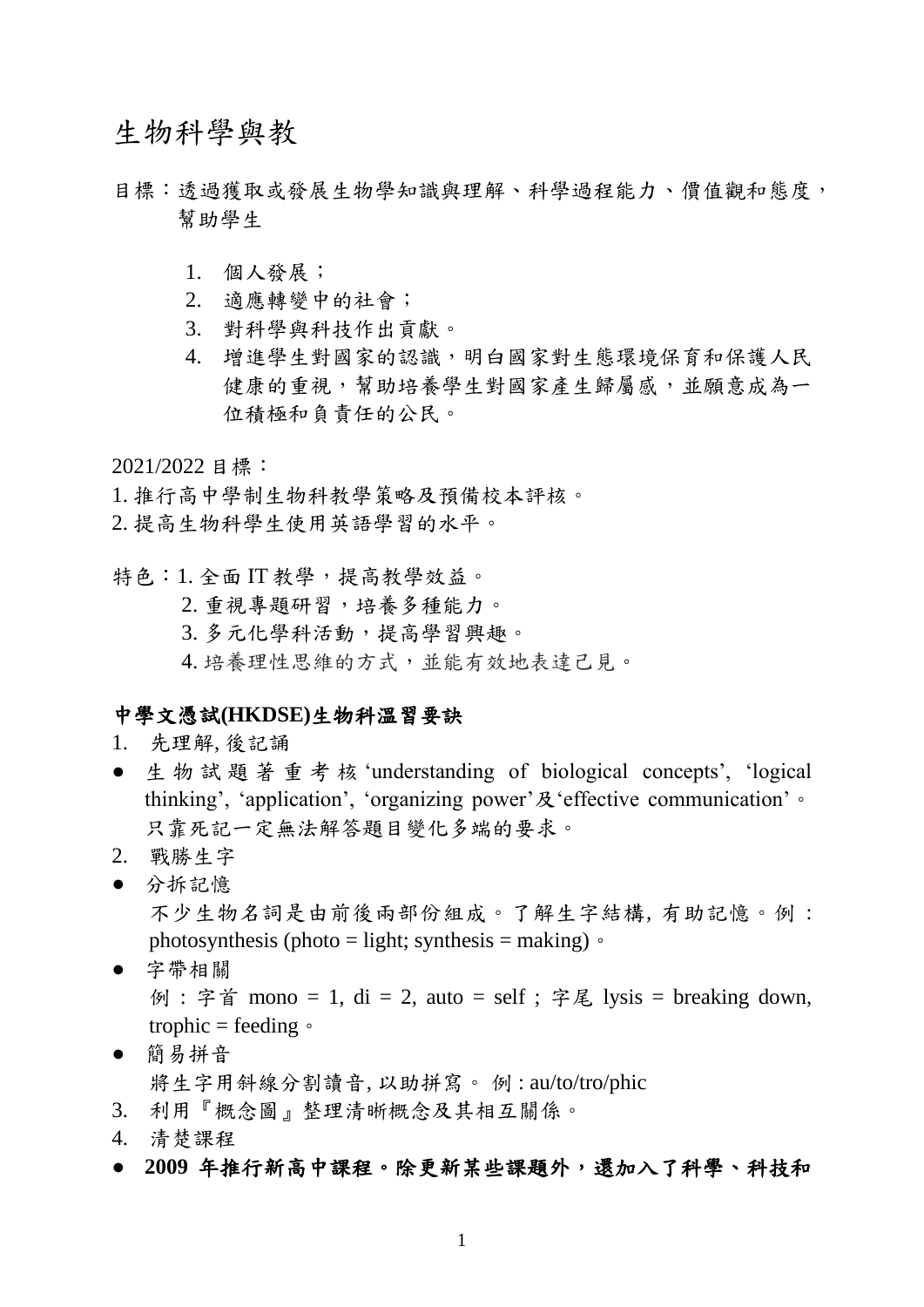## 社會**(STS)**連繫、科學探究及科學本質。同學須特別關注時事**(**尤與生 物及科學科相關的題材**),**豐富個人常識。

- 課程發展議會編訂的課程指引詳列每一課題學生須掌握的知識/概念、 技能及過程,價值觀與態度。這些課程設計的目標往往在試題上用來 評核考生,因此近年很多會考題目的答案也源自這指引。
- 5. 多做練習
- 有助訓練思考及理解能力。
- 6. 運用網上資源
- 不少有用的網址可助同學溫習。
	- 例:

<http://www.hkbiology.net/> <http://www.hknature.net/> <http://library.thinkquest.org/10348/>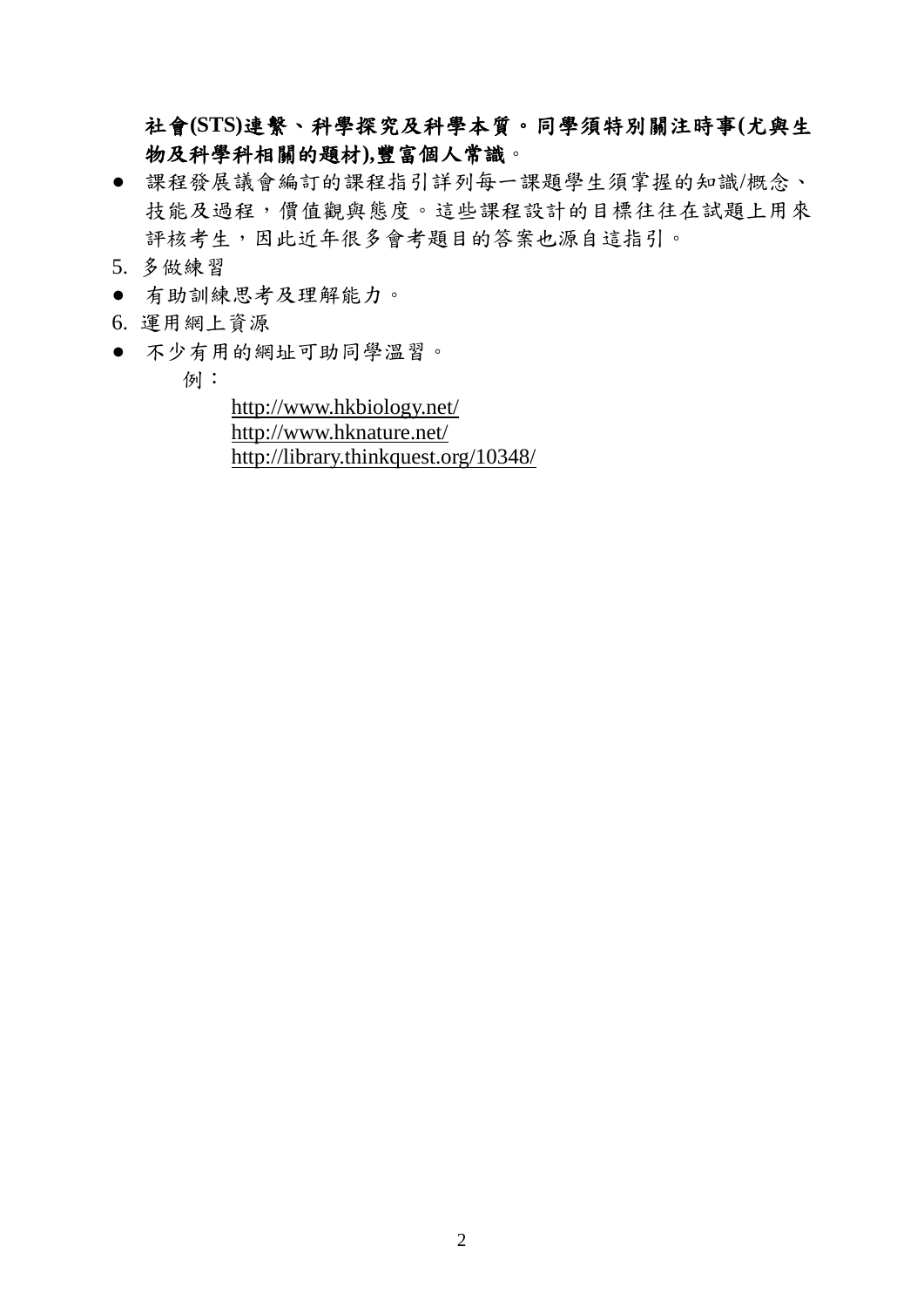- 1. 功課要求
	- 目的: (一) 鞏固所學、促進思考。 (二) 培養責任感。

|    | 中三                                                                     | 中四至中六                                  |  |  |  |
|----|------------------------------------------------------------------------|----------------------------------------|--|--|--|
| 種類 | 1.<br>練習                                                               | 1.<br>Structural Q ex.                 |  |  |  |
|    | 閱報工作紙/報告※<br>2.                                                        | MC ex.<br>2.                           |  |  |  |
|    | 3.<br>英語銜接工作紙/練習                                                       | Supplementary exercise<br>3.           |  |  |  |
|    | ፠                                                                      | Newspaper reading report *<br>4.       |  |  |  |
|    | 1-3 --- 作業簿                                                            | 1,3 -- 用校簿/ activity book 做            |  |  |  |
|    |                                                                        | 2,4 -- 用文件夾「學習歷程檔案」                    |  |  |  |
| 重點 | 題目要80%或以上為思考性類型                                                        |                                        |  |  |  |
| 數量 |                                                                        | 1,2 -- 最少每循環周一種功   1,2 -- 最少每星期一種功課,每次 |  |  |  |
|    | 課,每次不少於三題(1)  不少於三題(1)/10 題(2)                                         |                                        |  |  |  |
|    | 4 -- 最少每月一次「精英」<br>班」或「尖子」在功課次<br>數、題目數量或/及難度上應<br>有明顯的分野,以收「拔<br>尖 之效 | 4-- 最少每月一次                             |  |  |  |
|    |                                                                        | 因應學生學習能力 (成績), 分為高、中、低 (或高、中)。         |  |  |  |
|    | 目的:利用習作,使學生在固有的基礎上,有信心和能力進一                                            |                                        |  |  |  |
| 照  | 步提升。                                                                   |                                        |  |  |  |
| 顧  | $\bullet$                                                              | 科任老師可因應課題或需要,在數量上/難度上,劃分兩個             |  |  |  |
| 學  | <b>等級的功課,給予不同能力學生做</b>                                                 |                                        |  |  |  |
| 習  | 中及低程度學生也可嘗試向高程度練習挑戰                                                    |                                        |  |  |  |
| 差  | 科任老師需經常檢討學生進度,調節課業程度                                                   |                                        |  |  |  |
| 異  | 利用網上促進自學                                                               |                                        |  |  |  |
|    | 網上練習應分不同的級數,使學生逐級提升程度                                                  |                                        |  |  |  |

- 2. 處理欠交功課政策
	- (1) 原則
		- 1.1 摒除以懲罰為主的心態;應以正面態度對待欠交功課學生,協 助其完成拖欠功課。
		- 1.2 建立良好師生關係,本著關懷學生的心態,讓學生感受老師的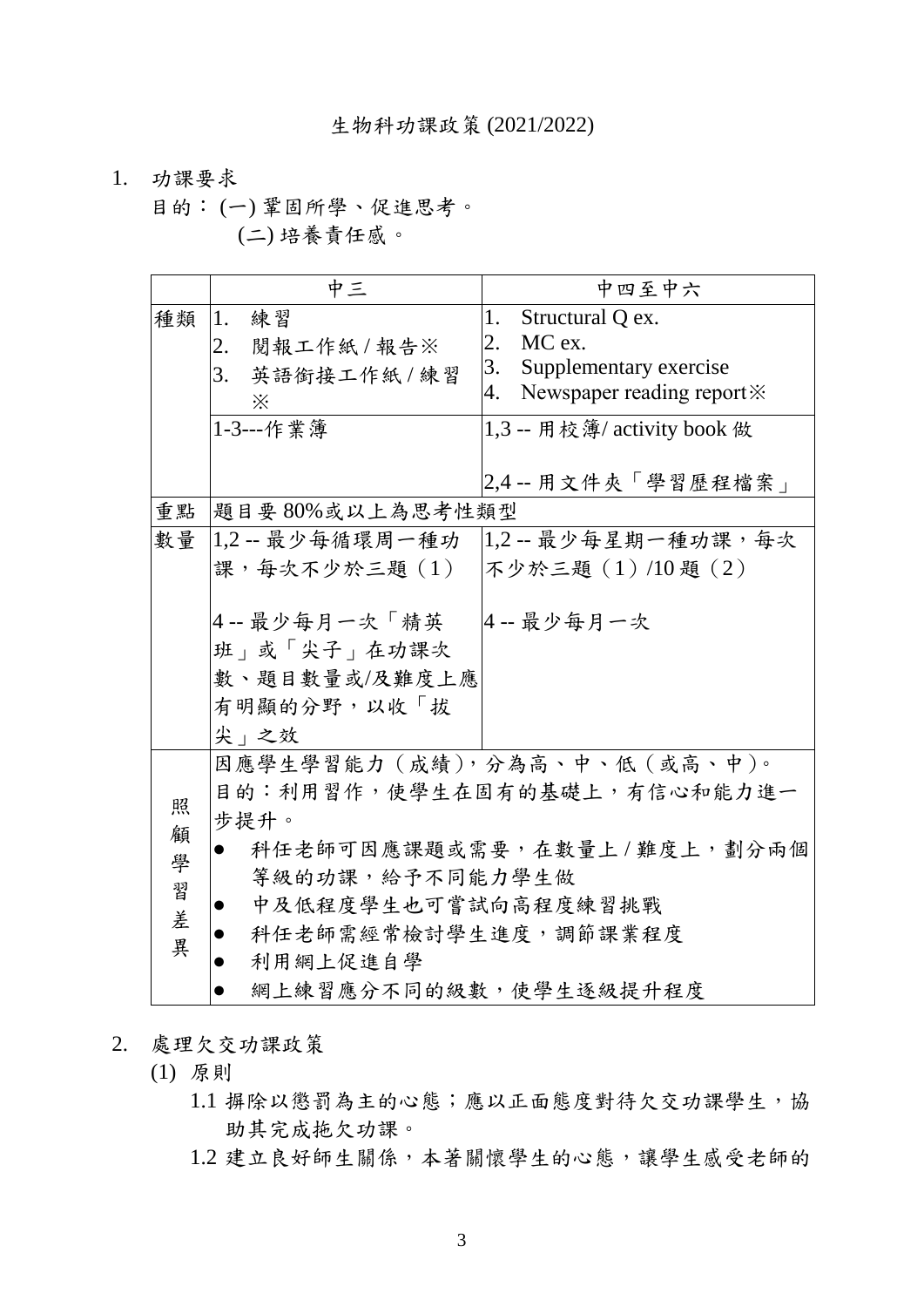關心,理解做功課的意義,從而減少學生在學業上或行為上的 偏差。

- 1.3 給予機會改善及協助後仍不知改進者,需運用適當懲處,令學 生養成良好交功課的態度及習慣。
- (2) 科任老師之職責
	- 2.1 老師須清楚解釋學生應繳交之家課及繳交日期,並須保留交 功課日期紀錄。
	- 2.2 面見欠交家課之學生,了解情況,並給予指導,令學生交回 欠交之家課。
	- 2.3 保存學生欠交功課之記錄。
- (3) 一般程序



- (4) 應採用有效的方法使學生改善欠功課情況。
- (5) 每學期每位學生最多扣操行分兩分。每學年每位學生最多扣操行 分四分。
- (6) 扣操行分二分即要通知科主任了解情況及商討跟進方法。
- (7) 如有需要科主任會同科任老師約見學生/家長提供協助。
- (8) 經科主任協助後仍未改善,轉介教務主任,依教務組「處理嚴重 欠交家課之學生」程序。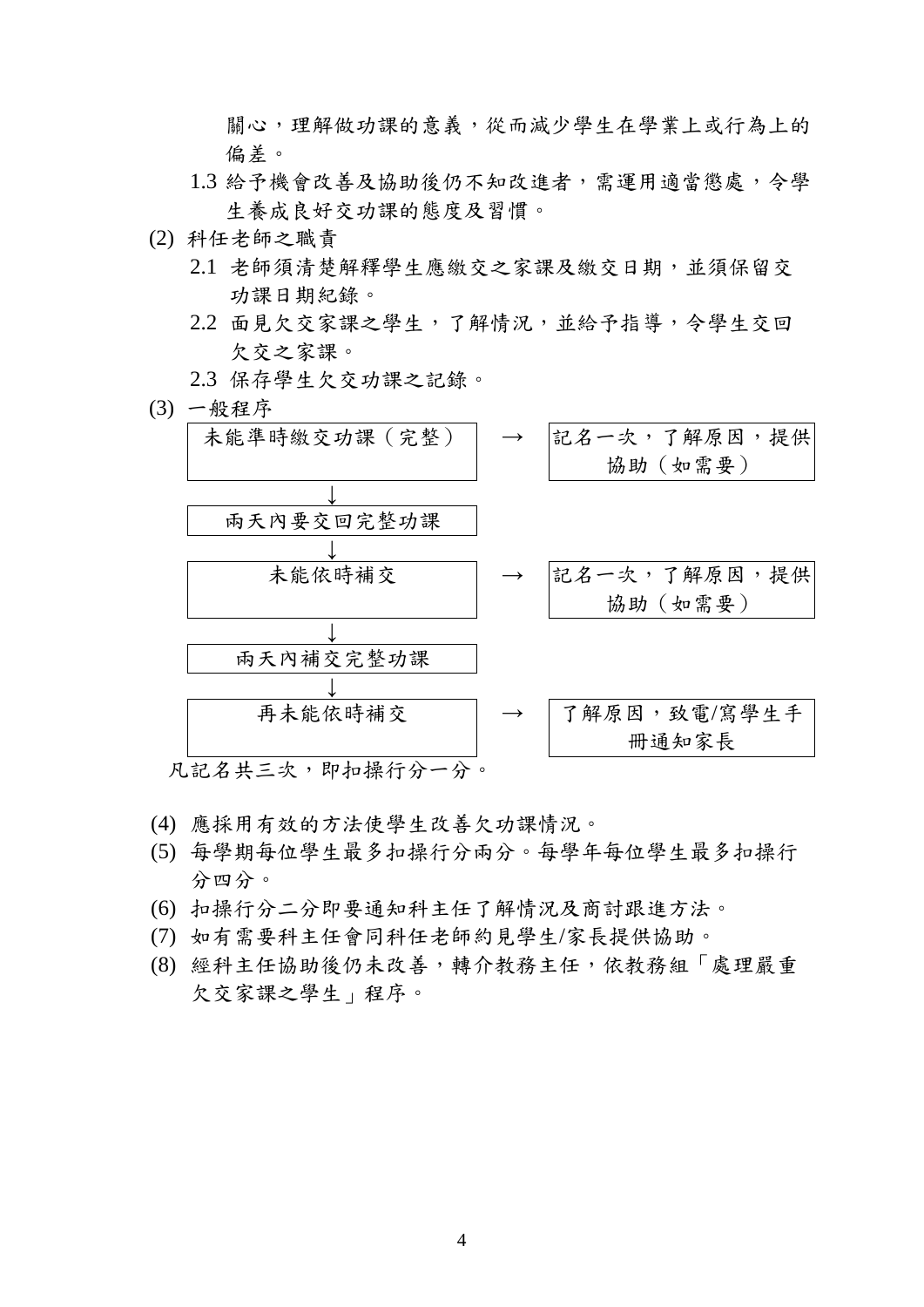## HKTA The Yuen Yuen Institute No.2 Secondary School Biology Assessment (2021-2022)

| <b>Class</b> | Type of                                        | Assessment criteria                                                                                                                                                                                                                                                                                 | <b>Weighting</b> | <b>Remarks</b>                                                                                                                                                   |
|--------------|------------------------------------------------|-----------------------------------------------------------------------------------------------------------------------------------------------------------------------------------------------------------------------------------------------------------------------------------------------------|------------------|------------------------------------------------------------------------------------------------------------------------------------------------------------------|
|              | assessment                                     |                                                                                                                                                                                                                                                                                                     | $(\%)$           |                                                                                                                                                                  |
|              | $4Y/Z$ Examination                             | Exam score                                                                                                                                                                                                                                                                                          | 80               |                                                                                                                                                                  |
|              | Projects<br>(IF ANY)                           | Project skills (e.g.<br>information skill,<br>planning, investigatory<br>skill, presentation skill,<br>etc.<br>Contents (e.g. relevance /<br>adequacy, organization,<br>originality, innovativeness,<br>etc.)<br>Report-writing---in any<br>suitable forms, e.g. web<br>page / written report (e.g. |                  | Not more<br>than 2<br>projects.<br>If only one<br>project is<br>conducted,<br>(i) first term--<br>-8 marks for<br>project<br>design,<br>presentation<br>and team |
|              | Quizzes                                        | design, contents,<br>organization, etc.)<br>Creativity<br>Initiativeness &<br>cooperation in team work<br>(if applicable)<br>Average of scores of top (n-1)<br>quizzes                                                                                                                              | (4)<br>3(4)      | work, etc.<br>(ii) second<br>$term--8$<br>marks for<br>project<br>report.<br>(first term n-<br>1, second                                                         |
|              | <b>Tests</b>                                   | Average of scores of top $(n-1)$<br>tests                                                                                                                                                                                                                                                           | 13(8)            | $term, n-1)$<br>(first term n-<br>1, second<br>$term, n-1)$                                                                                                      |
|              | Attitude<br>towards the<br>study of<br>biology | An appreciation of the<br>wonders of the living<br>world<br>A respect for all living<br>things<br>A demonstration of<br>interest, eagerness,<br>curiosity and self-initiative<br>in the study of biology<br>Self-reliance,<br>resourcefulness and ability<br>to work with little                    | $\overline{2}$   |                                                                                                                                                                  |
|              |                                                | supervision                                                                                                                                                                                                                                                                                         | $\overline{2}$   |                                                                                                                                                                  |